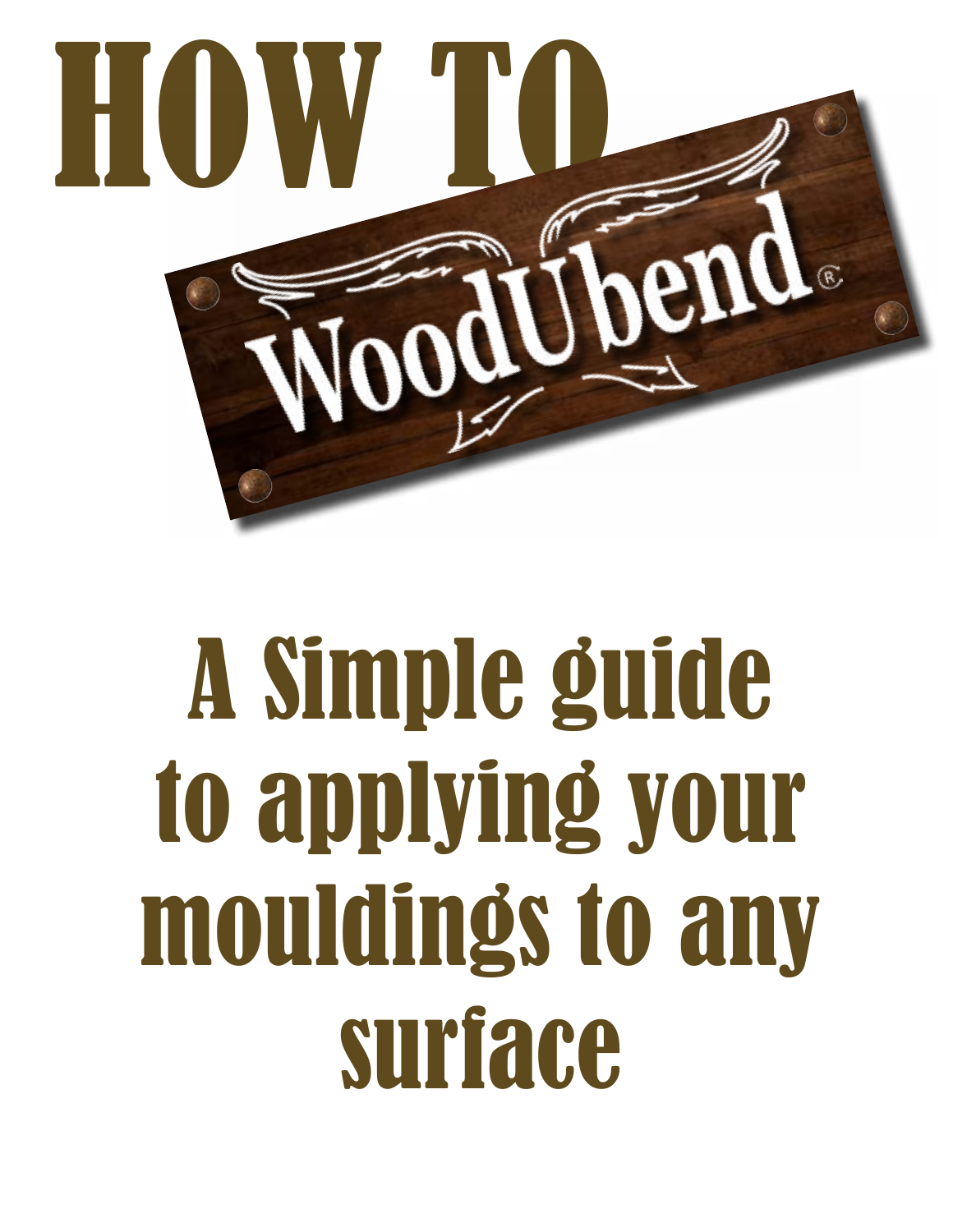## You Will Need...



### Specific Wood Glue (any brand, we use Gorilla)



#### **Heat** (a heat gun or griddle)



### Your WoodUbend Moulding!



#### Kitchen Roll (incase things get messy!)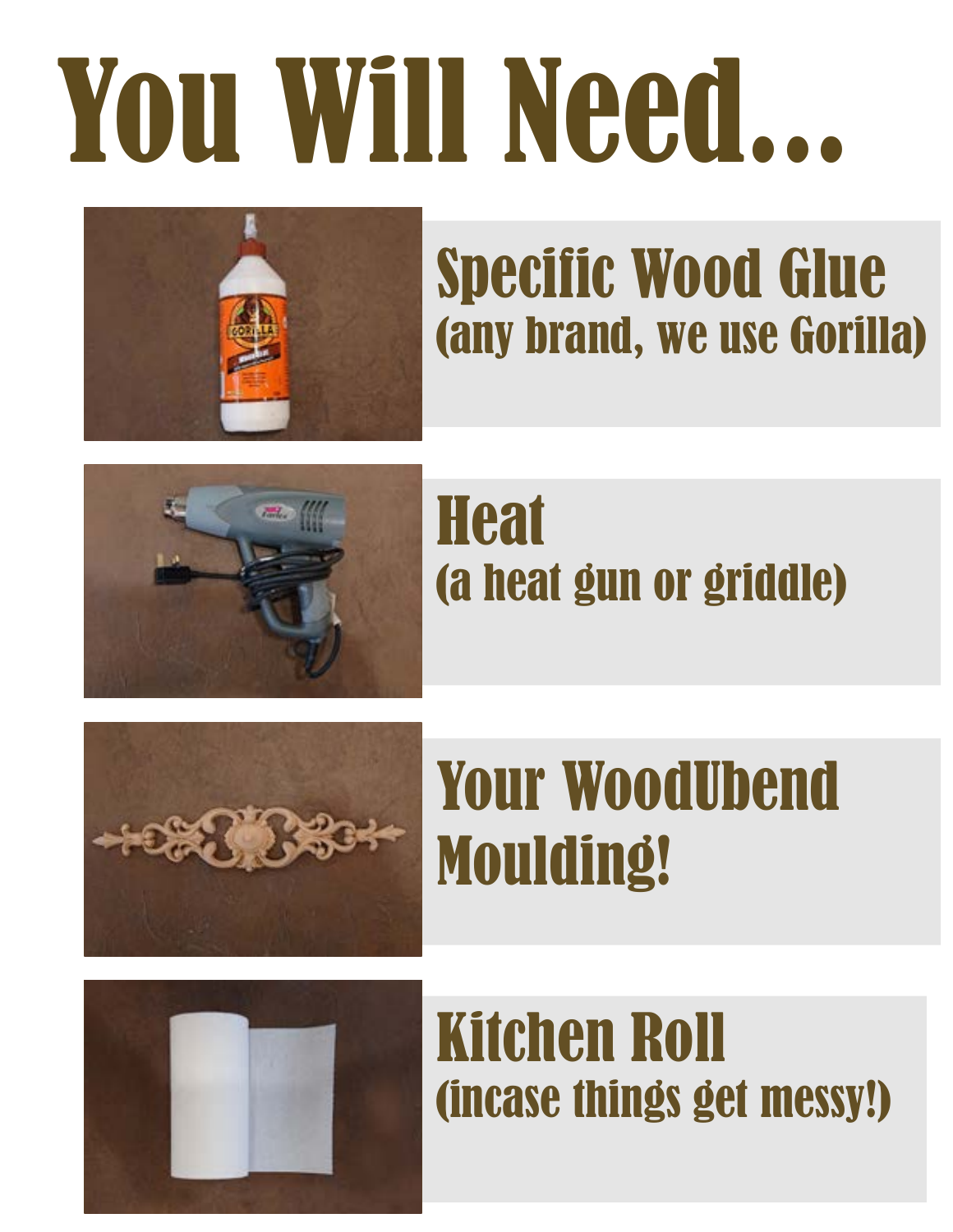## Step 1

#### **Heat your WoodUbend**

depending on the size and thickness of the mould this could take a couple of seconds to nearly a minute.



**TIP:** even if you believe you are sticking the WoodUbend to a completely flat surface we ALWAYS recommend heating before application.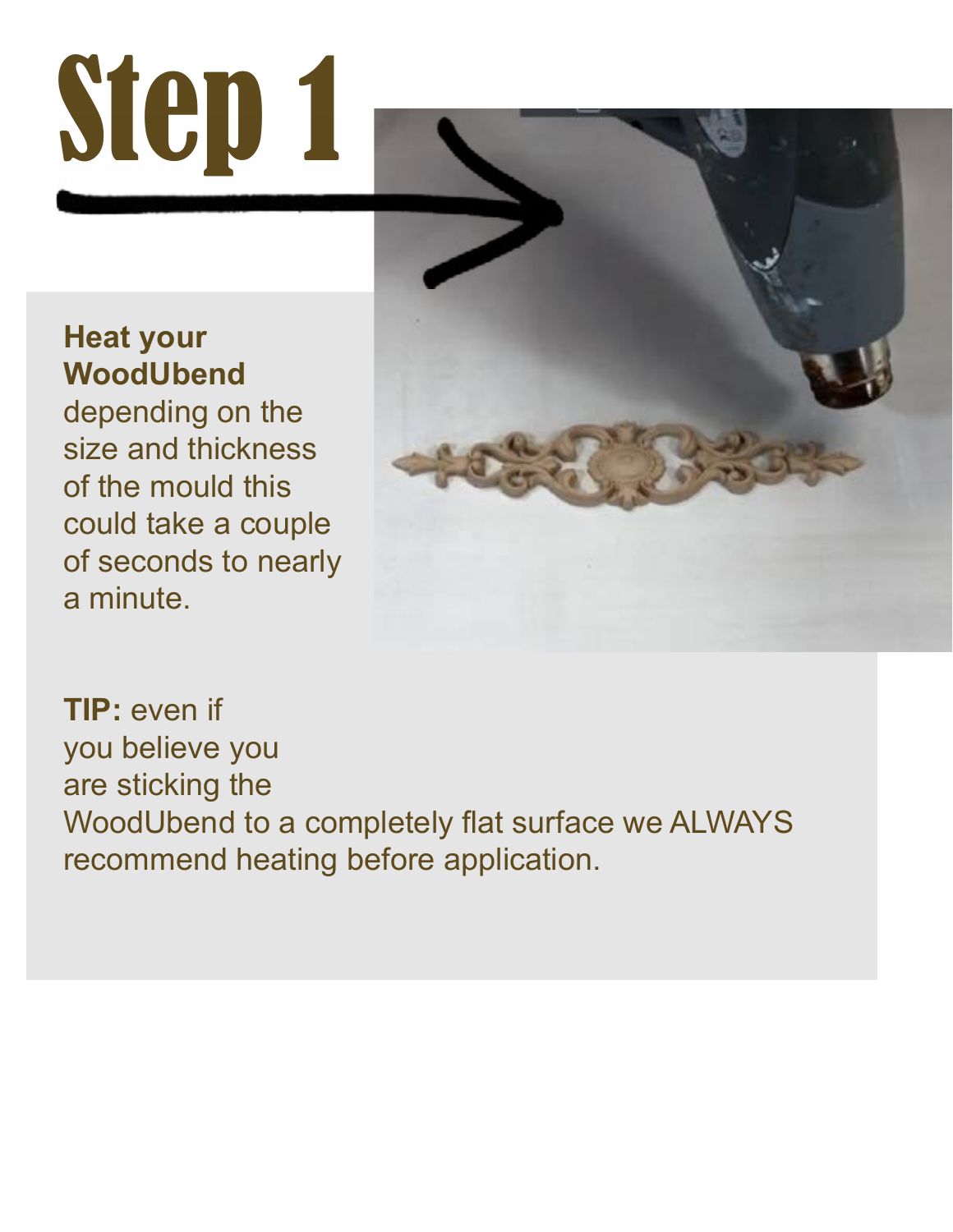## Step 2



#### **Apply the Glue**

Using a small-tipped brush, apply the glue, an average amount is fine, not too much as to create over-spill once stuck down but not too little that it won't make a difference!

FACT: we always user SPECIFIC wood glue as it adheres best to the moulding and consolidates with the molecular structure of the WoodUbend